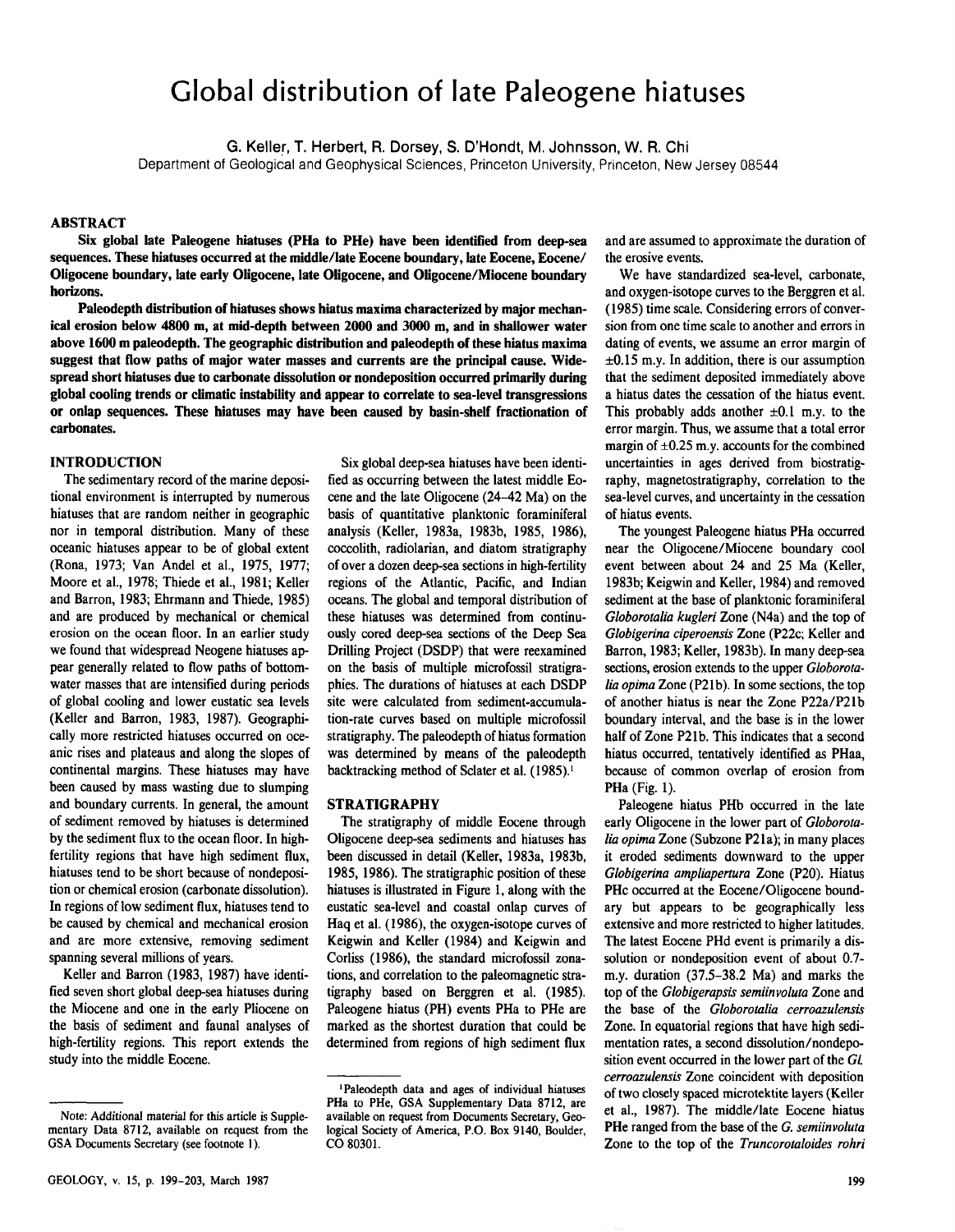Zone (39.5-40.5 Ma), but in many places it gen-isotope paleotemperature curve can provide removed the entire *T. rohri* Zone (Fig. 1).

# **PALEOCEANOGRAPHY**

# **Causes of Hiatus Formation**

Eustatic sea-level changes, the coastal onlap-

some clues to the nature and possible driving forces of deep-sea hiatus events. Figure 1 illustrates that within the uncertainties of dating and correlation, the cessation of late Paleogene hiatuses correlates with global cooling episodes or offlap curve, and the benthic foraminifer oxy- periods of climatic instability in the oxygenisotope curve, which is also noted in faunal assemblages that are generally of low diversity and that lived in cool environments. This would suggest that deep-sea hiatuses are primarily related to intensified oceanic circulation driven by increased bottom-water production during episodes of global cooling. Such a relation was



**Figure 1. Middle Eocene through Oiigocene multiple microfossil biostratigraphy and paleomagnetic stratigraphy (Berggren et al., 1985), oxygen**isotope record (Keigwin and Keller, 1984; Keigwin and Corliss, 1986), eustatic sea level and coastal onlap changes (Haq et al., 1986), global **Paleogene hiatuses (PH) a to e, and major events. Note correlation between hiatus events, changes in coastal onlap-offlap curve, and climatic cooling episodes apparent in oxygen-isotope record.**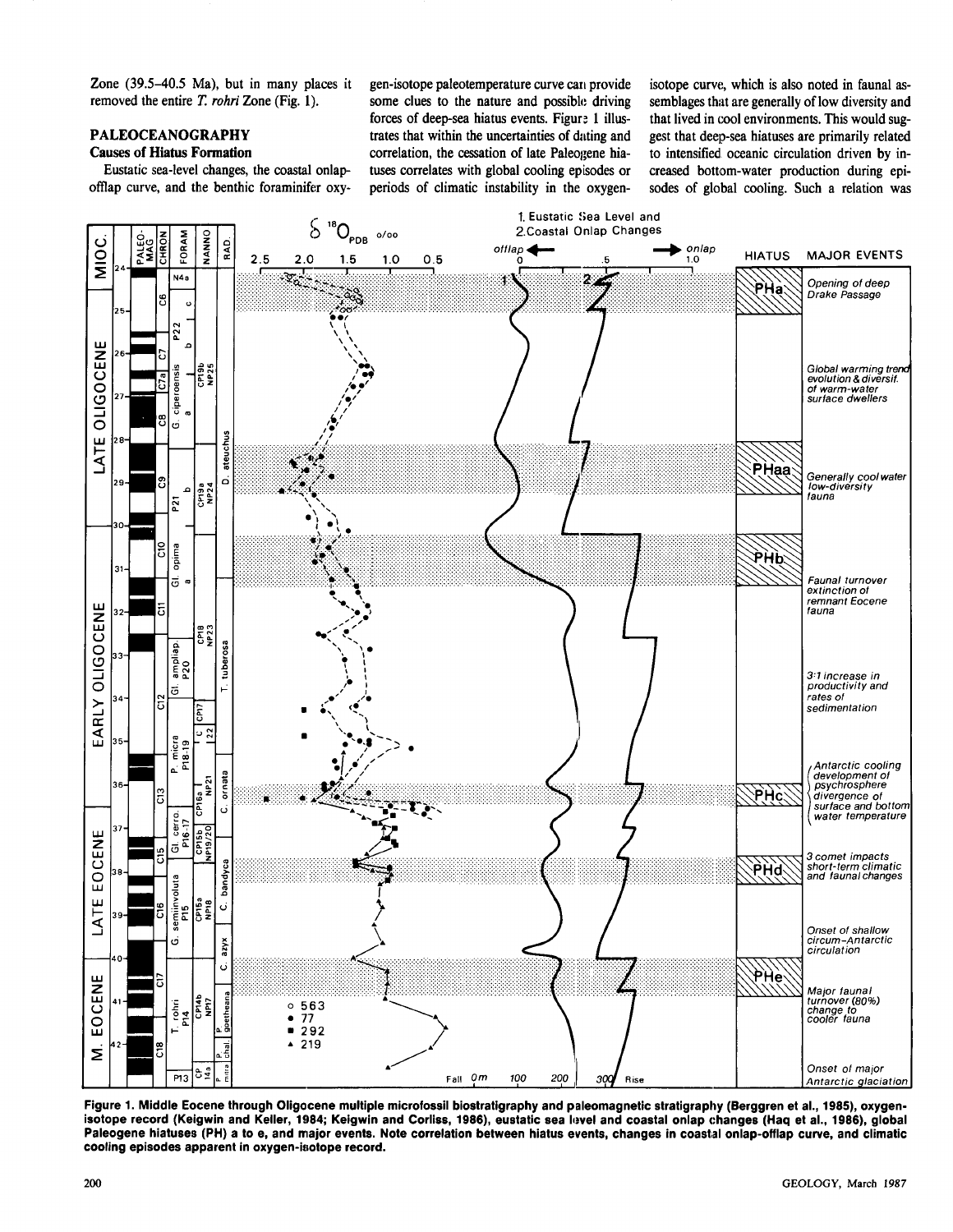observed for most of the Neogene hiatuses that also correlate with sea-level lowstands and high carbonate deposition (Keller and Barron, 1983, 1987).

On the contrary, most of the late Paleogene hiatus events appear to correlate with coastal onlap, immediately preceding coastal offlap, and carbonate dissolution (Keller et al., 1987) (Fig. 1). Similarly, McGowran (1986) observed a correlation between hiatuses and sea-level transgressions in late Paleogene sequences of Australia. This suggests a different mechanism for hiatus formation and possibly multiple causal factors. Within our assumed error margin of  $\pm 0.25$  m.y., however, it is not unequivocally clear whether erosion temporally precedes sealevel falls or simply removes sediment deposited prior to coastal offlap. If it is the latter, then deep-sea hiatuses are related to glacio-eustatic sea-level falls. But, if deep-sea hiatuses precede coastal offlap, as is strongly indicated for hiatuses PHa, PHaa, PHc, and PHd, which are predominantly dissolution and nondeposition events in the deep sea, a different mechanism for erosion must be invoked. A plausible mechanism is Berger's (1970) basin-shelf fractionation model, which proposes enhanced deposition of carbonate on shelves during coastal onlap leading to sediment starvation and hence increased carbonate dissolution at depth (see also Hay and Southam, 1977). However, major mechanical erosion frequently associated with hiatuses PHb and PHe suggests intensified bottom currents as a result of changing flow paths and/or as a result of initiation of circum-Antarctic circulation during PHe time (Kennett and Watkins, 1976) or onset of major Antarctic glaciation during PHb time (Keigwin and Keller, 1984).

Thus, at least three mechanisms of hiatus formation can be recognized in late Paleogene deep-sea sequences: (1) hiatuses caused by sediment starvation in the deep sea during sea-level rises or coastal onlap (basin-shelf fractionation); (2) hiatuses caused by global cooling, increased bottom-water production, and hence intensified bottom-water flow; and (3) hiatuses caused by major changes in the flow paths of currents as a result of opening or closing of passageways.

#### **Faunal Record**

Major faunal and paleoceanographic events are also associated with hiatuses and cooling trends (Fig. 1). The middle/late Eocene boundary event PHe is marked by expansion of cooler water assemblages and a major extinction event among warmer water species involving 80% of the individuals of the population, or 23% of the species population (Keller, 1983a, 1985, 1986). The widespread mechanical erosion at this time, particularly around Antarctica, marks the onset of at least shallow circum-Antarctic circulation (Kennett and Watkins, 1976; Loutit and Kennett, 1981; McGowran, 1978). The latest Eocene PHd event (primarily a dissolution event) is associated with the extinction of the *Globigerapsis* group, or about 50% of the individuals of the population, and three comet impacts during an interval of about 1 m.y. (Keller et al., 1983, 1987; Keller, 1986). The first comet impact occurred near the top of the *G. semiinvoluta* Zone, and two closely spaced impacts occurred in the lower part of the *GL cerroazulensis* Zone. Both the *G. semiinvoluta* Zone impact and the two *GL cerroazulensis* Zone impacts are associated with carbonate dissolution and/or nondeposition and short hiatuses. It is therefore possible that the PHd event constitutes two short events.

The Eocene/Oligocene boundary PHc event coincides with a major drop in bottom-water temperatures, marking the development of the psychrosphere, or two-layer ocean with warm surface waters and cold bottom waters (Shackleton and Kennett, 1975; Keigwin, 1980). Before this time, surface- and bottom-water temperatures were nearly the same, indicating that major Antarctic bottom-water production did not start prior to the Eocene/Oligocene boundary. The faunal changes, however, are less dramatic; four planktonic foraminiferal species that constitute less than 10% of the individuals of the population became extinct at this time (Corliss et al, 1984; Keller, 1986).

The early/late Oligocene boundary PHb event, which is correlatable to the major sealevel drop of Vail and Hardenbol (1979), appears geographically less widespread than other hiatus events and occurred in deep as well as shallower waters. This hiatus event is associated with a major faunal turnover; namely, the extinction of the remaining Eocene survivors *(Globigerina linaperta, G. angiporoides, G. eocaena, G. galavisi)* and evolution of new species (Keller, 1983a, 1986). The early late Oligocene PHaa event is associated with faunas of generally cool conditions and low diversity and the decline and extinction of *Globorotalia opima* A major bottom-water event is indicated at the Oligocene/Miocene boundary PHa event. This hiatus correlates with a short-lived cold event (Keigwin and Keller, 1984; Miller et al, 1985) and widespread erosion, and it may mark the opening of the deep Drake Passage and subsequent changes in circum-Antarctic circulation and deep-water circulation in the Pacific, Atlantic, and Indian oceans (Keller and Barron, 1983; Sclater et al., 1985).

Thus, each of the late Paleogene hiatus events is associated with a time of major faunal turnover representing instability in the oceanic realm, either as a result of global climatic fluctuations or oceanic circulation changes.

## **PALEOBATHYMETRY OF HIATUS DISTRIBUTIONS**

We have reconstructed the paleodepth at which hiatuses formed at individual site locations by using the method of Sclater et al. (1985) for paleodepth backtracking. In general, there appears to be little difference in either geographic distribution or paleodepth of hiatuses PHa to PHe, indicating that the same oceanographic forcing factors were responsible for all hiatuses during late middle Eocene through Oligocene time and that the same basic oceanic circulation patterns prevailed.

The paleobathymetry of hiatus occurrences during the middle Eocene through Oligocene are summarized and illustrated in Figures 2, 3, and 4 for oceanic regions that show different paleodepth distributions of hiatuses in the Atlantic, Pacific, and Indian oceans. Hiatus intervals are categorized as (1) no hiatus present, (2) dissolution or nondeposition events having generally less than 0.5 m.y. missing, (3) short hiatuses restricted to particular hiatus events PHa to PHe, and (4) "megahiatuses" spanning two or more hiatus events. In most cases, however, megahiatuses mark sediment removal for the entire Oligocene to middle Eocene interval studied. These hiatuses are included here for completeness, although it cannot be determined which particular hiatus event(s) contributed to the erosion.

We have plotted the hiatus distributions separately for the western and eastern North Atlantic and South Atlantic (Fig. 2). In the western North Atlantic, the bulk of hiatuses is found at two depth intervals: 4500-5400 m and 1600-3000 m paleodepths. Similar paleodepths of erosion were observed by Ehrmann and Thiede (1985).

In the eastern North Atlantic a deep hiatus maximum with 54% megahiatuses occurred between 3400 and 4800 m paleodepths in the Bay of Biscay. Hiatus maxima in the Hatton Rockall area are present between 600 and 1800 and between 2000 and 3000 m paleodepths, with 52% and 65% megahiatuses, respectively. A shallow hiatus maximum (< 1200 m) is also observed in the Norwegian Sea. Erosion occurred at all depths in the Rio Grande Rise and Walvis Ridge areas, maxima in megahiatuses being between 4200 and 4800 m and between 1400 and 2000 m paleodepths (Fig. 2).

Paleodepths of hiatuses are highly variable between different regions (Fig. 3). The east equatorial Pacific shows hiatuses between 2000 and 5400 m paleodepths and megahiatuses primarily below 4800 m. A similar deep hiatus maximum (4800-6000 m) is present in the west equatorial Pacific, along with an intermediate depth hiatus maximum between 2400 and 3400 m.

In the northwestern Pacific, hiatus maxima are present between 5200 and 5800, 3800 and 4600, 1800 and 2600, and 800 and 1600 m paleodepths. These maxima consist predominantly of megahiatuses and may represent a combination of mass wasting due to slumping and current scour.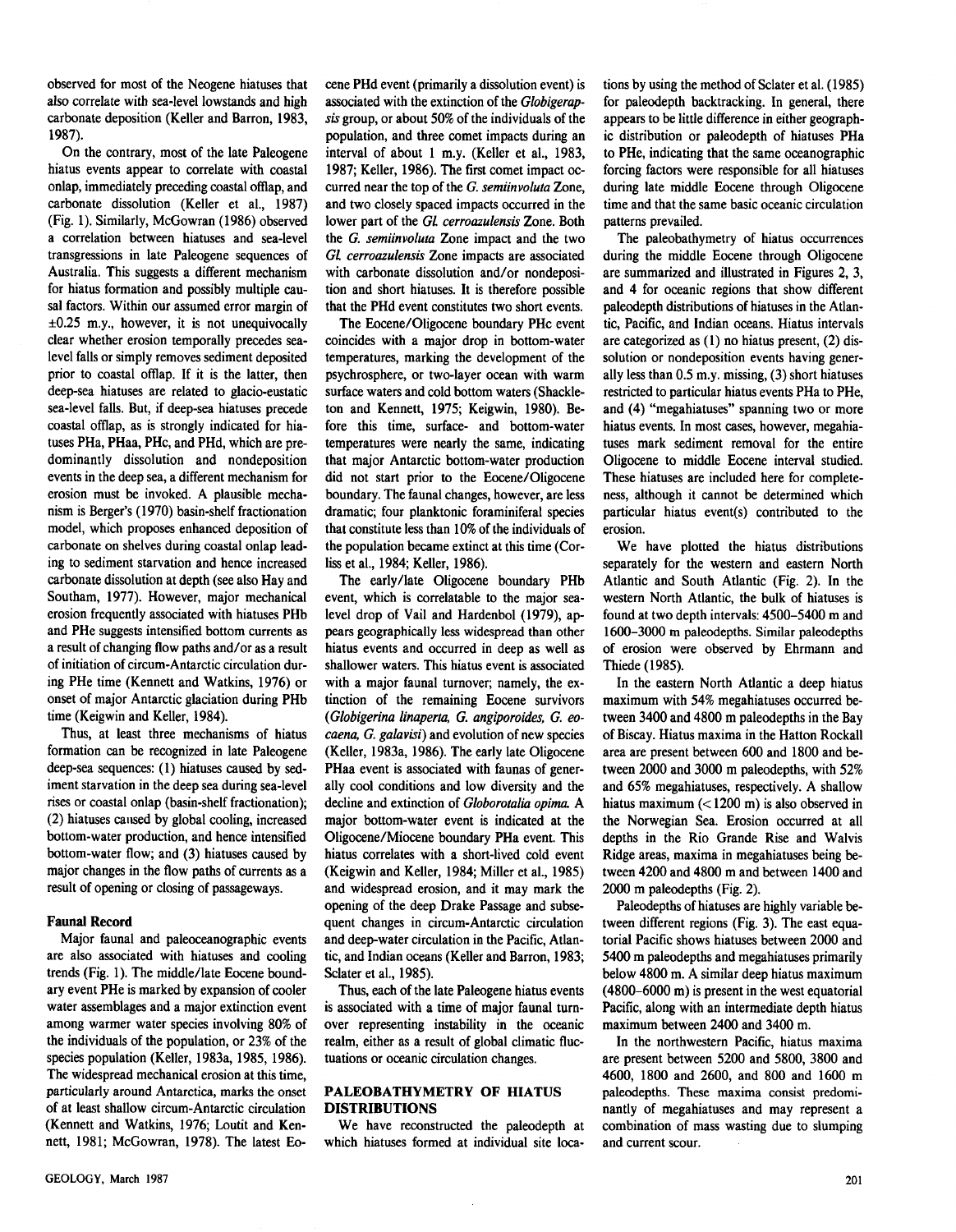

Figure 2. Paleodepth distribution of middle Eocene through Oligocene hiatuses PHa to PHe (PH = Paleogene hiatus) in Atlantic Ocean. Deep-sea sections without hiatuses during PHa to PHe events are plotted to left. Hiatuses are classified as (1) dissolution hiatus caused by nondeposition, generally spans less than 1.0 m.y.; (2) short hiatus restricted to specific intervals PHa to PHe; (3) megahiatus, spans two or more hiatus intervals and in many cases has removed Eocene and/or Oligocene sediments.



Figure 3. Paleodepth distribution of middle Eocene through Oligocene hiatuses PHa to PHe in Pacific Ocean. See Figure 2 for explanation.

In the southwest Pacific a deep hiatus maximum occurred between 5000 and 5400 m paleodepth, similar to erosion observed in the equatorial and northwest Pacific. A second maximum with 87% hiatuses (33% megahiatuses) occurred between 3200 and 4000 m, and a shallow hiatus maximum was present between 200 and 1400 m paleodepths (Fig. 3).

Paleodepths of hiatus distributions in the western and eastern Indian Ocean are very dissimilar, as shown in Figure 4. The eastern Indian Ocean shows a deep hiatus maximum between 4000 and 5800 m paleodepths where no sediment of middle Eocene to Oligocene is present. Hiatus maxima also occurred between 2200 and 2600 and between 800 and 1400 m paleodepths. In the western Indian Ocean, hiatuses occurred at all depths, the hiatus maxima being between 3800 and 4600 and between 600 and 1200 m paleodepths. Less strong erosion. indicated by absence of megahiatuses, occurred at paleodepths between 1800 and 2600 m.

## SUMMARY AND DISCUSSION

Six widespread middle Eocene through Oligocene hiatuses PHa to PHe have been documented from the world ocean. The apparently global distribution of these hiatuses provides easily recognizable datum planes in stratigraphic correlations for both seismic stratigraphy and biostratigraphy.

The paleobathymetry of hiatus formation illustrated in Figures 2, 3, and 4 shows that hiatus maxima occurred at specific depths. It is also apparent that paleodepths of hiatus maxima and minima vary between, and sometimes within, ocean basins. Nevertheless, there is an overriding



Figure 4. Paleodepth distribution of middle Eocene through Oligocene hiatuses PHa to PHe in Indian Ocean. See Figure 2 explanation.